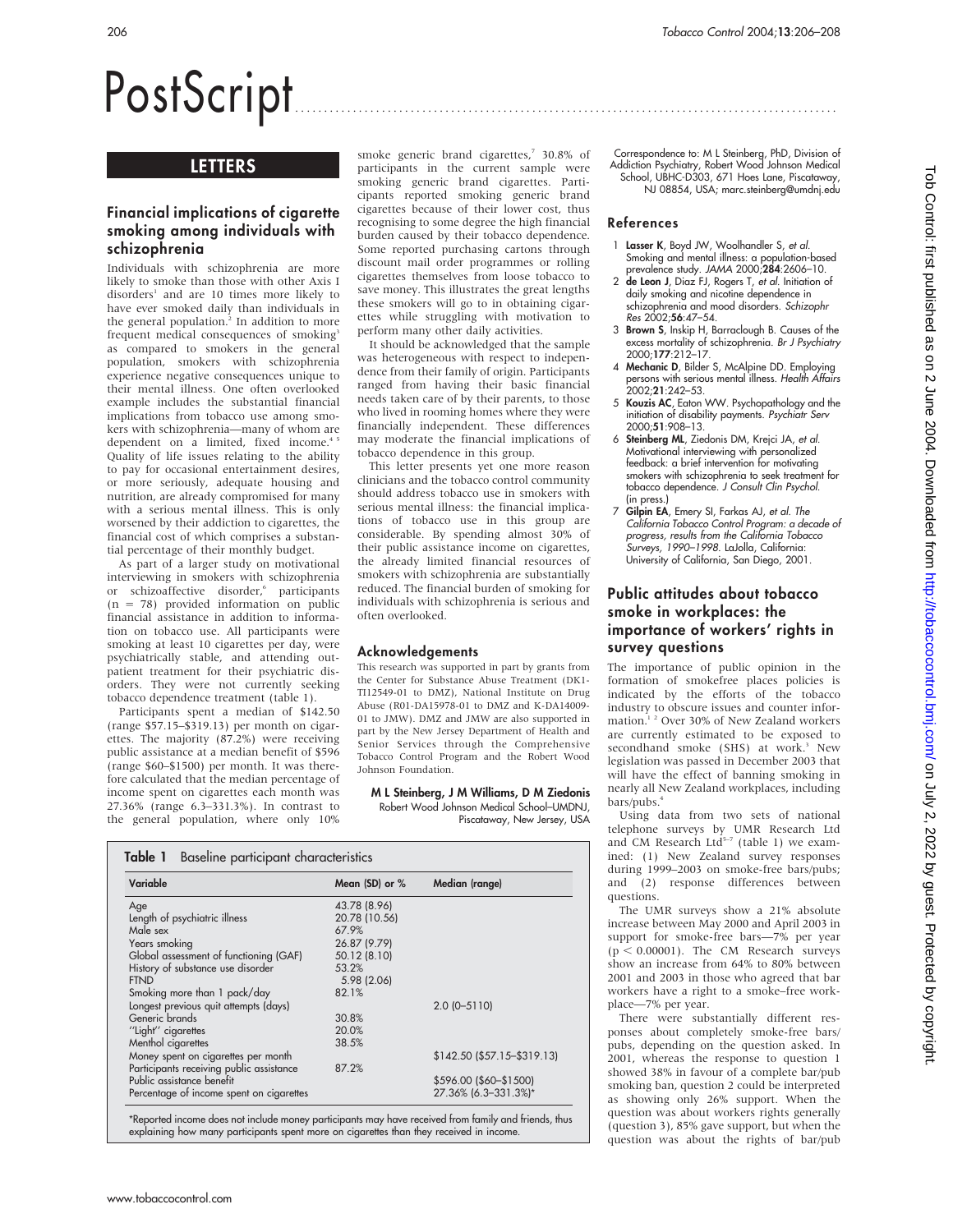| Question                                                                                                             | Proportion agreeing with the question or statement (%) |      |      |      |        |                                    |
|----------------------------------------------------------------------------------------------------------------------|--------------------------------------------------------|------|------|------|--------|------------------------------------|
|                                                                                                                      | 1999                                                   | 2000 | 2001 | 2002 | 2003   | Data source                        |
| 1) Do you support a complete ban on smoking in NZ pubs and bars?<br>2) Should people be able to smoke int bars/pubs? |                                                        | 28   | 38   | 38   | $49*$  | <b>UMR</b> Research<br>CM Research |
| Anywhere                                                                                                             | 27                                                     |      | 28   |      | $10*$  |                                    |
| In set areas                                                                                                         | 45                                                     |      | 44   |      | $52**$ |                                    |
| Not at all                                                                                                           | 25                                                     |      | 26   |      | $34*$  |                                    |
| 3) People have a right to work in an environment free of tobacco smoke                                               |                                                        |      | 85   |      | $91*$  | CM Research                        |
| 4) People who work in pubs and barst have a right to work in an<br>environment free of tobacco smoke                 |                                                        |      | 64   |      | $80*$  | CM Research                        |

 $p<0.001$  for trend across years;  $*p<0.01$  for trend across years.

The question in 2003 included the additional word ''hotels''; `the question in 2003 included the additional word ''nightclubs''.

workers (question 4), only 64% gave support. This general pattern was repeated in 2003.

These survey data indicate that attitudes on smoking in bars/pubs can change significantly over two or three years. Factors that may have contributed to this change included: (1) media coverage concerning draft smoke-free environments legislation (introduced in 1999); (2) advocacy activities; (3) mass media campaigns on the hazards of SHS.

The difference between the results for questions 1 and 2 could be explained by the difference between a question that is about the proposed policy (Do you support a complete ban?) compared to one which was focused on smokers' rights (Should people be able to smoke?). The difference could also be explained by the provision of a compromise option (''in set areas'') within question 2. Differences in the survey methodologies could possibly also have contributed to the different responses between questions 1 and 2.

Questions 3 and 4 show the difference that extra context can give—when the workers' smoke-free rights were located specifically in bars/pubs, there was less support for them. A similar change was shown in a 1996 Western Australian survey for ACOSH (Australian Council on Smoking and Health), which showed that 85% ''opposed smoking in the workplace'', but only 56% opposed smoking in pubs.<sup>8</sup>

The New Zealand experience suggests (1) that the equality of bar/pub workers' rights with other workers' rights needs to be emphasised by health advocates, (2) that including a context of the rights of those harmed by SHS in survey questions concerning attitudes to smoke-free environments will produce different results from questions without that context, and (3) that a compromise option, within questions about smoking restrictions, decreases the apparent support for completely smoke-free settings.

#### G W Thomson, N Wilson

Department of Public Health, Wellington School of Medicine and Health Sciences, University of Otago, Wellington South, New Zealand

Correspondence to: George W Thomson, Department of Public Health, Wellington School of Medicine and Health Sciences, University of Otago, Box 7343, Wellington South, New Zealand; gthomson@wnmeds.ac.nz

doi: 10.1136/tc.2004.007492

#### References

1 **Muggli M**, Forster J, Hurt R, et al. The smoke you don't see: uncovering tobacco industry scientific strategies aimed against environmental tobacco

smoke policies. Am J Public Health 2001;91:1419–23.

- 2 Muggli M, Hurt R, Blanke D. Science for hire: a tobacco industry strategy to influence public opinion on secondhand smoke. Nicotine Tob Res 2003;5:303–14.
- 3 Wilson N, Thomson G. Still dying from secondhand smoke at work: a brief review of the evidence for smoke-free workplaces in New Zealand. NZ Med J 2002;115(1165):U240.
- Anon. Smoke-free Environments Amendment Act 2003. New Zealand Government. 2003. http://
- www.ndp.govt.nz/smokefreelaw.html. 5 Hill D. A puff in a pub is sacrosanct even among anti-smokers. National Business Review.
- Auckland, 16 June, 2000:16.<br>6 **UMR Research Ltd**. *Smoking ban in restaurants,* bars and pubs: Omnibus results for National Heart Foundation. Wellington: UMR Research Ltd, April 2003:4.
- 7 NFO New Zealand. Auahi kore/Smokefree market research report prepared for Health Sponsorship Council. Wellington: NFO New Zealand, April 2003:58,67.
- Taskforce on passive smoking. Report of the Western Australian Taskforce on passive smoking in public places. Perth: Western Australian Government, 1997:59.

# BOOK REVIEW

## Tobacco or health? Physiological and social damages caused by tobacco smoking

By K-O Haustein, Springer-Verlag, 2002, 446 pages, US \$99, ISBN: 3540440313 (translated from the German original)

#### Tobacco or health?

Writing a single volume on the most researched topic in biomedical history is no small undertaking. Numerous volumes on specific disease consequences of smoking have been published by medical authors from around the world. But I know of no comprehensive review that does as thorough a job as this book. In 14 central chapters, the author thoroughly reviews the literature on a wide and growing list of subjects related to tobacco use and its consequences. Though the author is clearly aiming the book at clinicians and medically literate readers, the directness of the content with plentiful figures and tables helps to keep the sections in each chapter concise.

The author clearly has a pharmacological background and the text is sponsored by Pharmacia, makers of Nicorette. Though chapters 4, 10, and 11 reflect this emphasis,

there is sufficient content in all areas with recent journal findings plentiful. A massive seventh chapter entitled ''Other organ systems'' is a unique mix covering everything from psychiatry to psoriasis. The book contains over 2400 references covering both tobacco's role in disease and immediate preventive challenges: providing smoking cessation, addressing secondhand smoke, and predatory tobacco industry marketing.

Appealing features are the book's thoroughness and forward research focus, with particularly strong chapters on the pharmacology of nicotine dependence and secondhand smoke. Because the book is so evidence oriented, it covers certain social aspects of tobacco control only very briefly. Summary points at the ends of each chapter are useful but often too prescriptive, providing little insight to the varied contextual factors which make the social dynamics of tobacco control issues so difficult.

#### Annoyance

I must admit, I even enjoyed the clear annoyance that the German author expresses in his last chapter towards European politicians, tobacco industry research funding, subsidisation of tobacco growing, tobacco constituent regulations, tobacco taxing policies, lack of tobacco advertising regulations, and the tobacco industry's misinformation campaigns on the consequences of smoking.